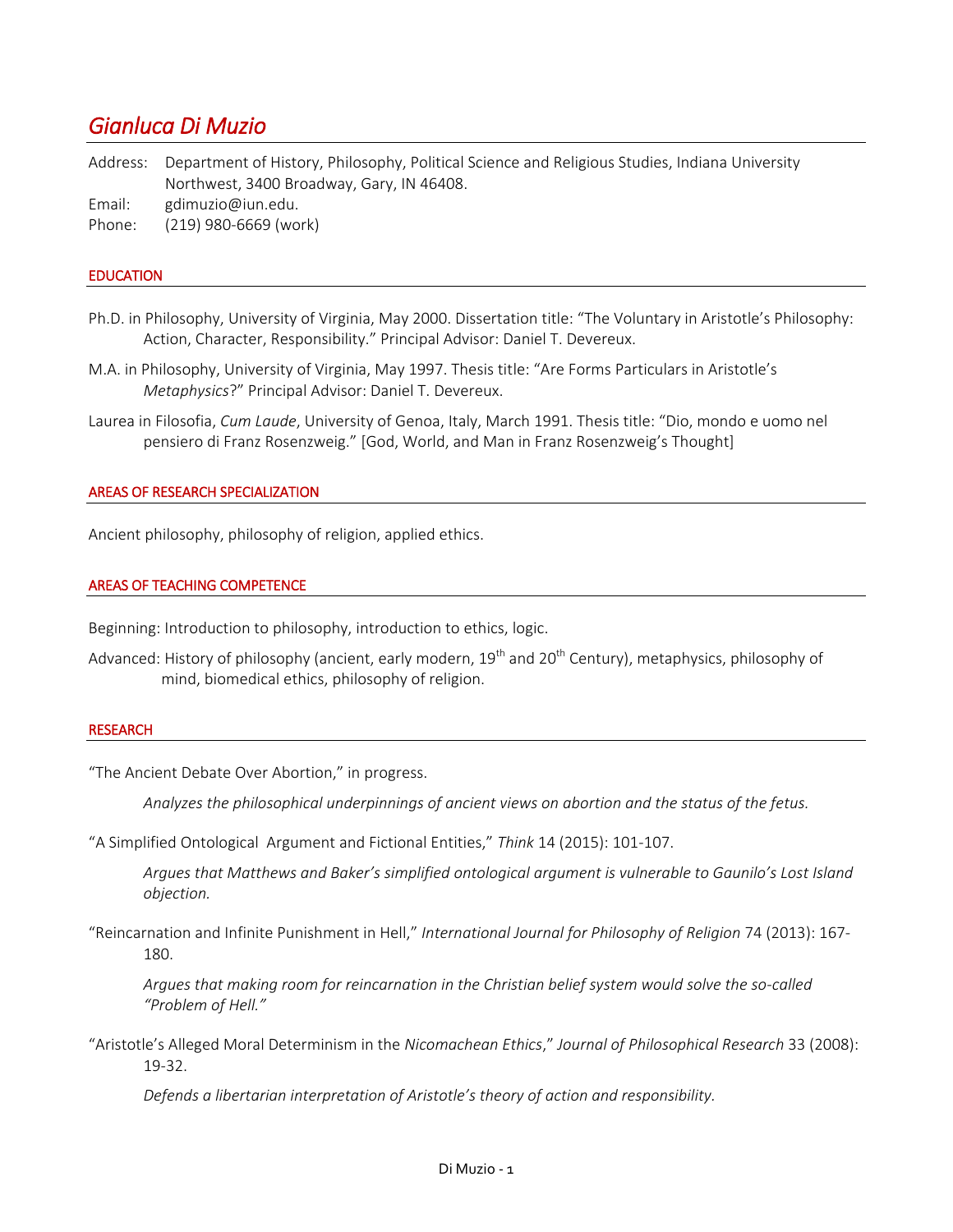"The Problem of Divine Inefficiency," *Think* 17/18 (2008): 75-83.

*Suggests that the late emergence of moral and intellectual properties in the Universe is a difficulty for theism.*

"Epicurus' Emergent Atomism," *Philo* 10 (2007): 1-11.

*Explores Epicurus' strategy for dealing with the deterministic consequences of his atomism.*

"The Immorality of Horror Films," *International Journal of Applied Philosophy* 20 (2006): 277-294. Reprinted in W. H. Shaw (ed.), *Social and Personal Ethics* (8th ed.), Boston, MA: Wadsworth, 2014, pp. 209-215.

*Argues for the conclusion that viewing the most violent types of horror films is immoral.*

"Theism and the Meaning of Life," *Ars Disputandi* 6 (2006).

*Counters the suggestion that human life would be meaningless if God did not exist.*

"Aristotle on Improving One's Character," *Phronesis* 45 (2000): 205-219.

*Refutes the commonly held view that Aristotle believed moral reform to be impossible.*

## **LANGUAGES**

Greek, Latin, Italian (native language), German, French.

## EMPLOYMENT

Chair, Department of History, Philosophy, Political Science and Religious Studies, Indiana University Northwest, 2010-present.

Associate Professor of Philosophy, Indiana University Northwest, 2007-present.

Assistant Professor of Philosophy, Indiana University Northwest, 2000-2007.

## COURSES TAUGHT

## *As Assistant and Associate Professor of Philosophy at Indiana University Northwest, 2000-present:*

PHIL-P 100: Introduction to Philosophy (God, theories of right and wrong, abortion, euthanasia, animal rights, mind and body, personal identity, freedom and determinism, knowledge, causation).

PHIL-P 140: Introduction to Ethics (moral theories, ethics and religion, abortion, cloning, the death penalty, physician-assisted suicide, the rights of non-human animals).

PHIL-P 150: Elementary Logic (recognizing and analyzing arguments, validity and soundness, Venn diagrams, propositional logic, truth tables, proofs, formal and informal fallacies).

PHIL-P 200/HIST-B 300: Hell and Death in Antiquity and Beyond (interdisciplinary) (Hell in literature and moral philosophy, history of conceptions of the afterlife, medieval visions of Hell, Dante's *Inferno*, criteria of identity, the metaphysics of survival and resurrection, divine justice and human responsibility).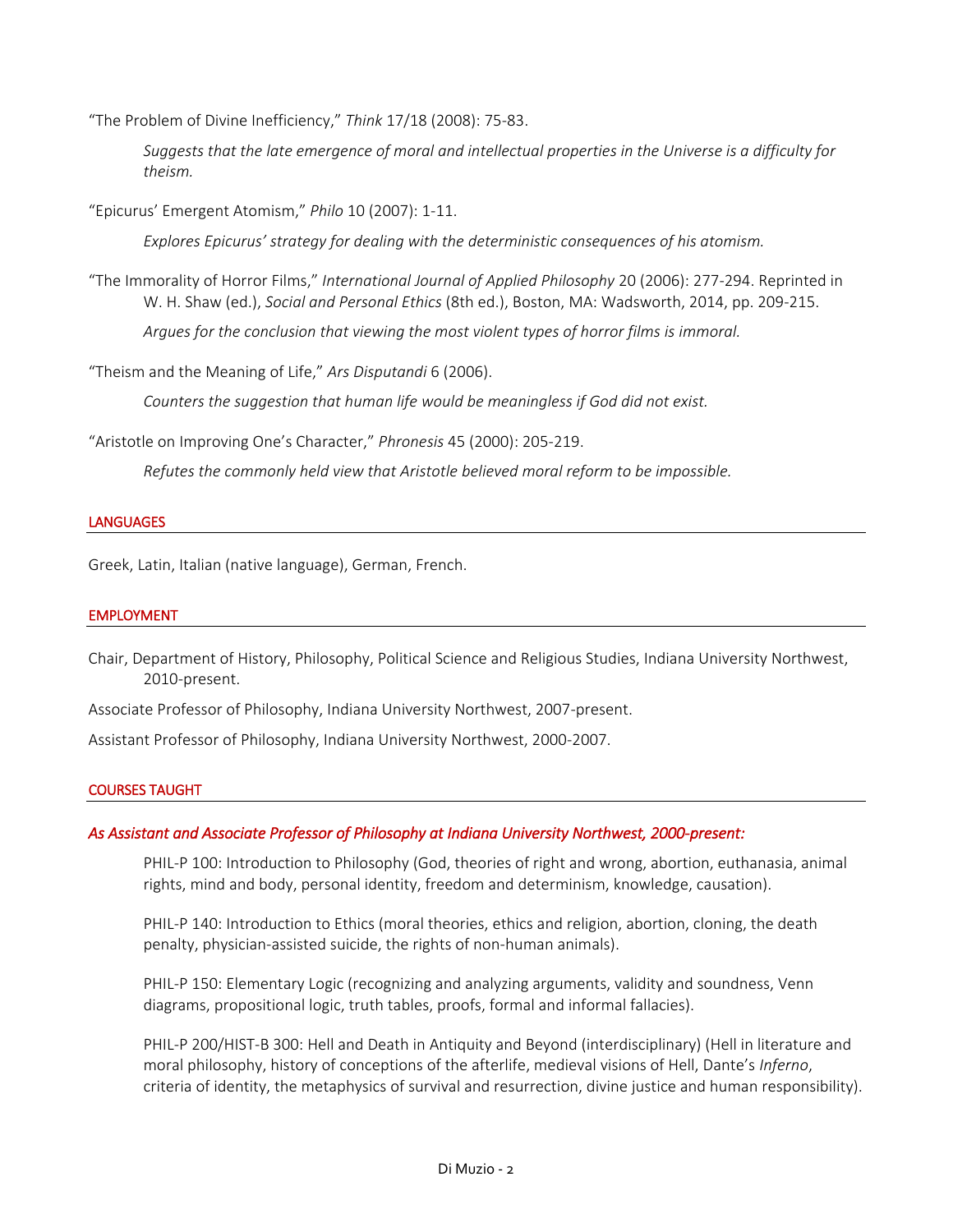PHIL-P 201: Ancient Greek Philosophy (the Presocratics, Socrates, Plato, Aristotle, and the philosophical schools of the Hellenistic Age).

PHIL-P 206: Philosophy of Religion (God's existence, religion and ethics, the problem of evil, religious experiences, death and immortality, faith and reason).

PHIL-P 211: Early Modern Philosophy (the Rationalists, the Empiricists, Kant).

PHIL-P 306: Business Ethics (the free market theory, business and social responsibility, whistleblowing, employee privacy, discrimination, product safety and liability, truth in advertising, insider trading, corporate takeovers, business and the environment, the ethics of multinational corporations).

PHIL-P 310: Metaphysics (cosmology, universals, the mind-body problem, identity, truth, possibility and necessity, mereology).

PHIL-P 316: 20<sup>th</sup> Century Philosophy (Existentialism and its 19<sup>th</sup> Century precursors, the "linguistic turn" and contemporary analytic philosophy, Rorty's *Philosophy and the Mirror of Nature*).

PHIL-P 393: Biomedical Ethics (moral principles in bioethics, patient autonomy, confidentiality, informed consent, abortion, reproductive technology, euthanasia and physician-assisted suicide).

PHIL-P 490: Readings in Philosophy (capstone experience in philosophy).

## *As Visiting Lecturer in Philosophy at the University of Virginia, 2004-2005:*

PHIL 211: History of Ancient and Medieval Philosophy (from the Presocratics to Aquinas through the Sophists, Socrates, Plato, Aristotle, the schools of the Hellenistic Age, Augustine, and Anselm).

PHIL 311: Plato (analysis and interpretation of the following works: *Apology, Crito, Protagoras, Laches, Gorgias, Republic, Phaedo,* and *Theaetetus*).

PHIL 312: Aristotle (analysis and interpretation of selections from the *Physics*, the *Metaphysics*, and the *Nicomachean Ethics*).

PHIL 402: Death, Immortality, and Personal Identity (a seminar for majors on the ethical and metaphysical implications of death).

PHIL 705: Aristotle's Ethics (a graduate seminar on the central aspects of Aristotle's moral philosophy and its contemporary interpretations).

# *As Instructor at Loyola Marymount University, Los Angeles, Center for Talented Youth (a program of Johns Hopkins University), Summer 1999:*

Logic: Principles of Reasoning (informal and formal logic for gifted high school students seeking early admission to college).

## *As Graduate Instructor at the University of Virginia, 1995-1997:*

Introduction to Philosophy (Plato, Anselm, Aquinas, Descartes, Hume, Fichte, Nietzsche).

The Philosophy of Death (Plato's *Phaedo*, Epicurus' view that death is not an evil, immortality and personal identity, Aquinas and Geach on resurrection, existentialism and death).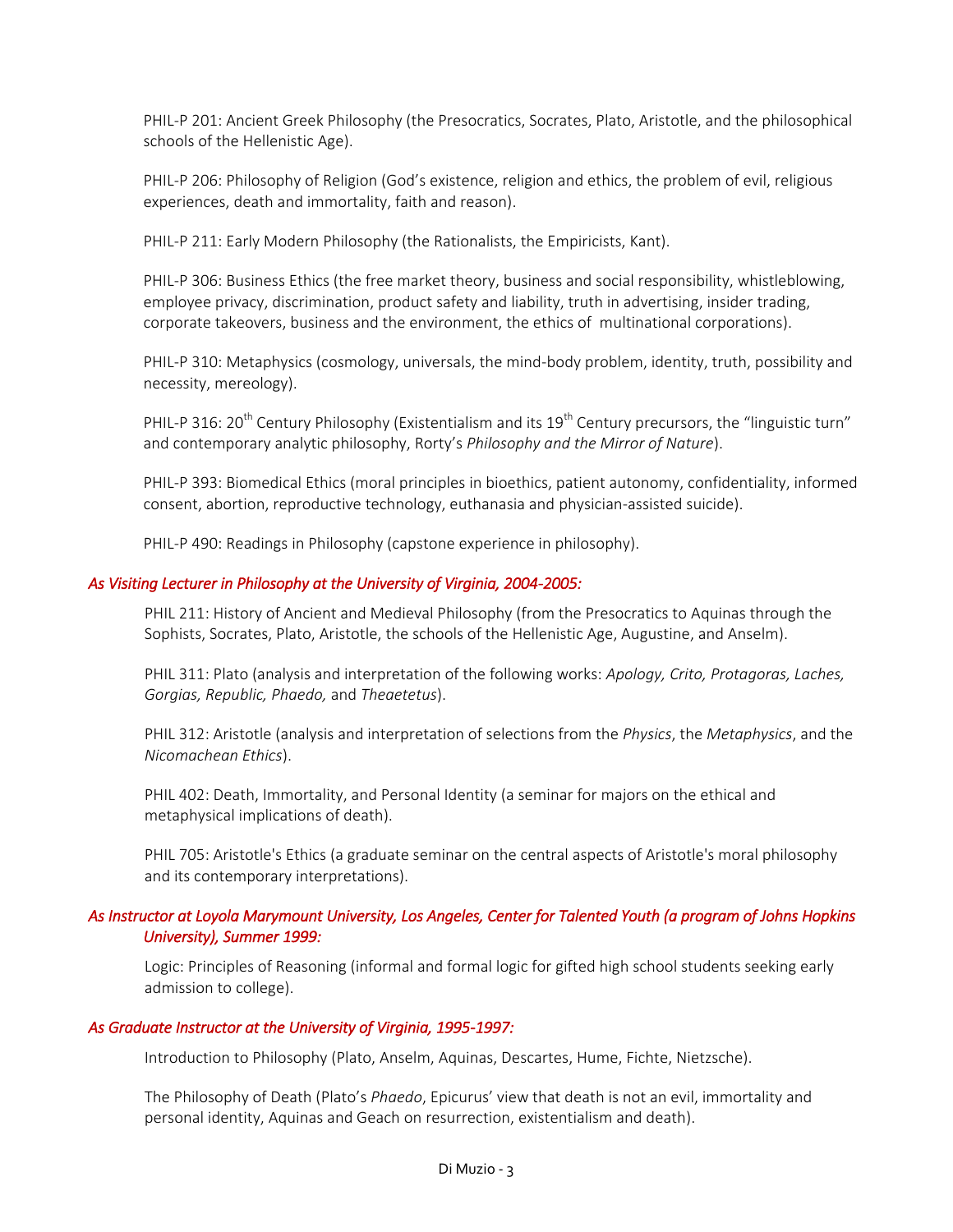Philosophical Mavericks (idealism, skepticism, fatalism, McTaggarts's argument for the unreality of time, moral obligations to human and non-human beings).

Ethics and the Holocaust (moral responsibility and chains of command, killing and the notion of a right to life, evil as a metaphysical question, individual vs. collective moral responsibility).

## *As Teaching Assistant at the University of Virginia, 1994 and 1997-1999:*

History of Ancient and Medieval Philosophy (from the Presocratics to Aquinas through the Sophists, Socrates, Plato, Aristotle, the schools of the Hellenistic Age, Augustine, and Anselm). Served twice as TA for the course.

Symbolic Logic (logical connectives, symbolization, propositional logic, quantificational logic, proofs, models as tests of validity). Served twice as TA for the course and developed a web-based teaching resource for it.

Human Nature (hedonism and its critics, the place of reason in human nature, Rawls on life plans, the tension between the moral life and the good life, Freud's *Civilization and its Discontents*, society and human needs).

Minds and Bodies (Descartes's *Meditations on First Philosophy*, Hume's *Enquiry Concerning Human Understanding*, and Kant's *Prolegomena to Any Future Metaphysics*).

## PAPERS PRESENTED

"Reincarnation and Infinite Punishment in Hell," presented via video conference bridge at the Pennsylvania State University at Hazleton (4/13).

"The Problem of Divine Inefficiency," presented at Indiana University Northwest (11/07).

"The Immorality of Horror Films," presented at Indiana University Northwest (11/06).

"Theism and the Meaning of Life," presented at Indiana University Northwest (11/05) and the Illinois Institute of Technology (12/05).

"Aristotle's Libertarianism," presented at the Blandy Farm philosophy retreat sponsored by the University of Virginia (10/04).

"Did Aristotle Understand Moral Responsibility?" presented at the Illinois Institute of Technology (10/03) and at Indiana University Bloomington (11/01).

"Voluntariness and Responsibility in Aristotle's Philosophy," presented at Saint Louis University (2/03), Georgia State University (2/03), and the College of New Jersey (2/03).

"Aristotle on Improving One's Character," presented at Washington and Lee University (1/00).

"The Possibility of Moral Reform in Aristotle," presented at the University of Virginia (12/99).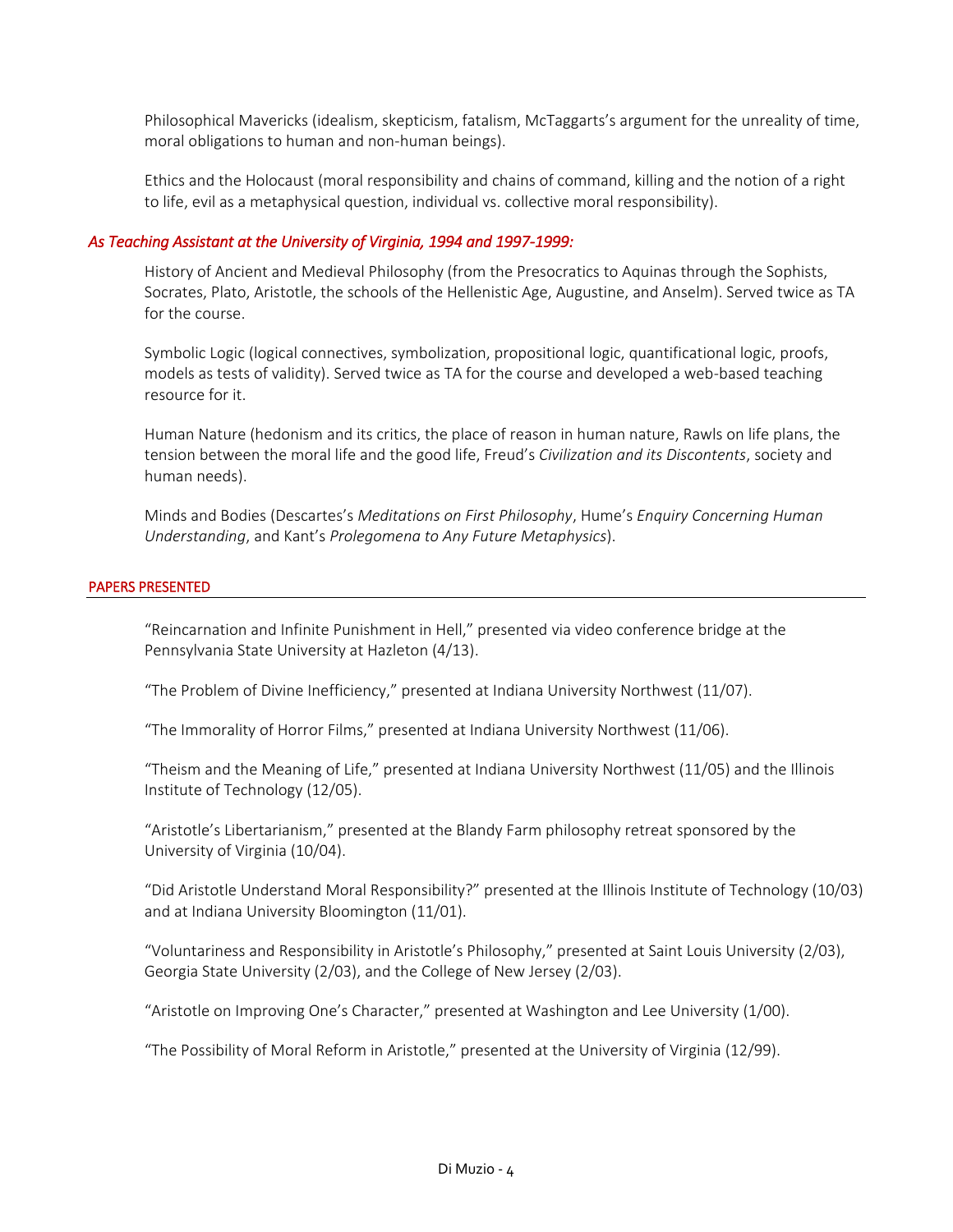## *To the Profession:*

Referee for *Ancient Philosophy*, *The Journal of Ethics*, the *Journal of the Scholarship of Teaching and Learning*, and W. W. Norton & Company.

## *To the Department of History, Philosophy, Political Science and Religious Studies at Indiana University Northwest:*

Chair (2010-present).

Acting Chair (Fall 2009).

Chair of the search committee for a tenure-track position in history (2011-2012; search successful).

Chair of the search committee for a tenure-track position in history (2008-2009; search successful).

Chair of the search committee for a visiting position in history (2008; search successful).

Member of the departmental Promotion and Tenure Committee (2008 and 2009).

Summer Chair (2008 and 2011-2013).

## *To Indiana University Northwest:*

Campus Liaison for Indiana University's Faculty Colloquium on Excellence in Teaching (FACET) (2014 present).

Member of the search committee for a Dual Degree Program Specialist (2014-2015).

Member of the Promotion and Tenure Committee of the College of Arts and Sciences (2013).

Campus co-Liaison for Indiana University's Faculty Colloquium on Excellence in Teaching (FACET) (2013).

Member of the Advisors' Council (2011-present).

Member of the Planning and Budgetary Affairs Committee (2009-present).

Member of the FACET Campus Selection Committee (2009-present).

Member of the Trustees' Teaching Award Selection Committee (2007, 2009, and 2011).

Member of the Campus Promotion and Tenure Committee (2007-2008).

Member of the IU Northwest COAS Research Conference Organizing Committee (2007).

Member of an AQIP Accreditation Sub-Committee (2006).

Member of the General Education and Assessment Committee (2005-2008 and 2009-present).

Member of the Human Subjects Committee (2003-present).

Member of the Institutional Animal Care and Use Committee, IU School of Medicine (2003-present).